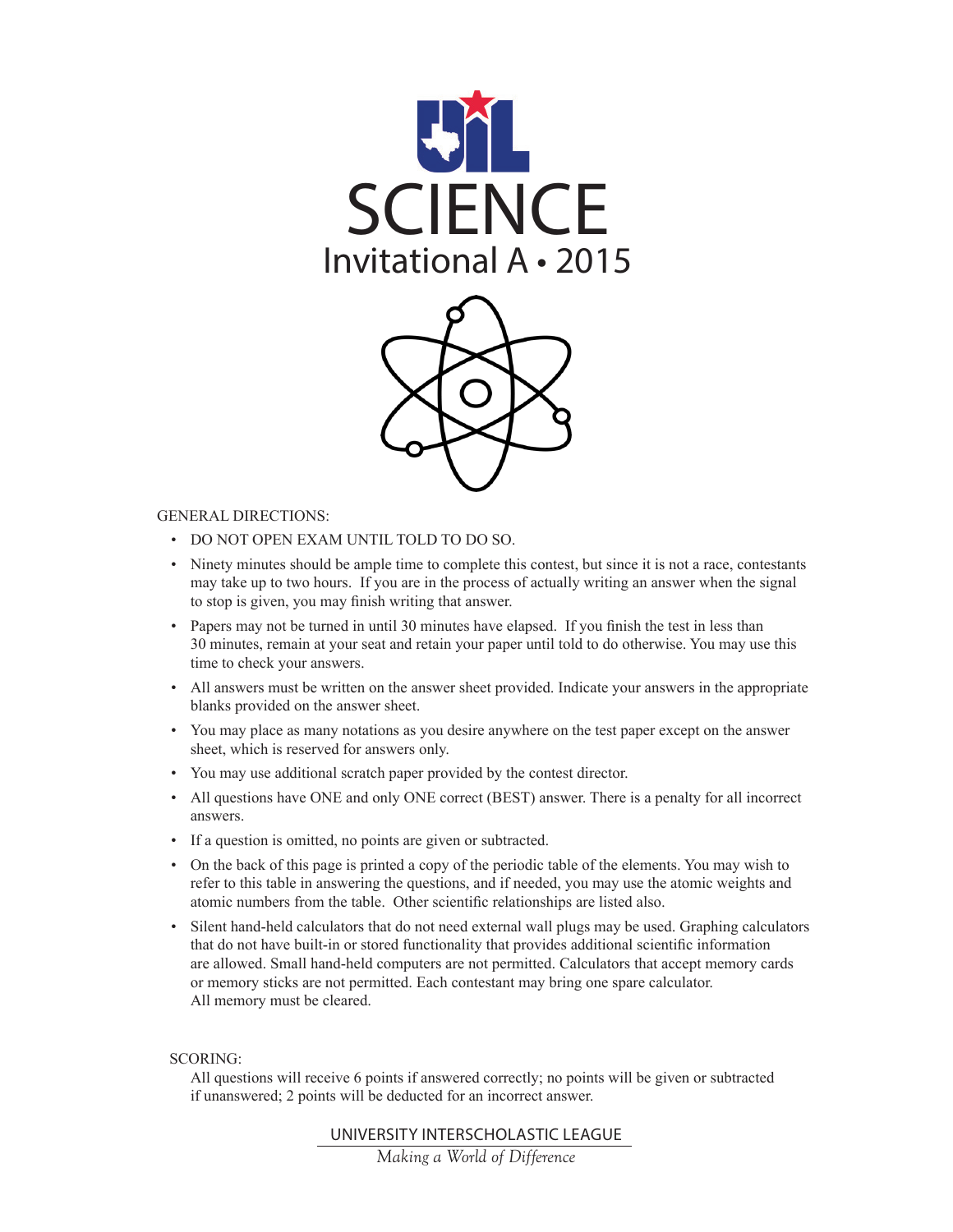# **Periodic Table of the Elements**

| 1A<br>1                 |                      |                    |              |                    |                    |              |              |              |              |                    |                         |              |              |                     |                    |             | 8A<br>18           |
|-------------------------|----------------------|--------------------|--------------|--------------------|--------------------|--------------|--------------|--------------|--------------|--------------------|-------------------------|--------------|--------------|---------------------|--------------------|-------------|--------------------|
| 1                       |                      |                    |              |                    |                    |              |              |              |              |                    |                         |              |              |                     |                    |             |                    |
| Н<br>1.008              | 2A<br>$\overline{2}$ |                    |              |                    |                    |              |              |              |              |                    |                         | 3A<br>13     | 4A<br>14     | 5A<br>15            | 6A<br>16           | 7A<br>17    | 2<br>He<br>4.003   |
| 3                       | 4                    |                    |              |                    |                    |              |              |              |              |                    |                         | 5            | 6            | 7                   | 8                  | 9           | 10                 |
| Li<br>6.941             | Be<br>9.012          |                    |              |                    |                    |              |              |              |              |                    |                         | B<br>10.81   | C<br>12.01   | N<br>14.01          | O<br>16.00         | F<br>19.00  | <b>Ne</b><br>20.18 |
| 11                      | 12                   |                    |              |                    |                    |              |              |              |              |                    |                         | 13           | 14           | 15                  | 16                 | 17          | 18                 |
| <b>Na</b>               | Mg                   | 3B                 | 4B           | 5B                 | 6B                 | 7B           | 8B           | 8B           | 8B           | 1B                 | 2B                      | Al           | Si           | Ρ                   | S                  | <b>CI</b>   | Ar                 |
| 22.99                   | 24.31                | 3                  | 4            | 5                  | 6                  | 7            | 8            | 9            | 10           | 11                 | 12                      | 26.98        | 28.09        | 30.97               | 32.07              | 35.45       | 39.95              |
| 19                      | 20                   | 21                 | 22           | 23                 | 24                 | 25           | 26           | 27           | 28           | 29                 | 30                      | 31           | 32           | 33                  | 34                 | 35          | 36                 |
| Κ<br>39.10              | Ca<br>40.08          | <b>Sc</b><br>44.96 | Ti<br>47.87  | V<br>50.94         | cr<br>52.00        | Mn<br>54.94  | Fe<br>55.85  | Co<br>58.93  | Ni<br>58.69  | Cu<br>63.55        | Zn<br>65.41             | Ga<br>69.72  | Ge<br>72.64  | As<br>74.92         | <b>Se</b><br>78.96 | Br<br>79.90 | Kr<br>83.80        |
| 37                      | 38                   | 39                 | 40           | 41                 | 42                 | 43           | 44           | 45           | 46           | 47                 | 48                      | 49           | 50           | 51                  | 52                 | 53          | 54                 |
| <b>Rb</b><br>85.47      | Sr<br>87.62          | Υ<br>88.91         | Zr<br>91.22  | <b>Nb</b><br>92.91 | Mo<br>95.94        | Tc<br>(98)   | Ru<br>101.07 | Rh<br>102.91 | Pd<br>106.42 | Ag<br>107.87       | $\mathsf{Cd}$<br>112.41 | In<br>114.82 | Sn<br>118.71 | <b>Sb</b><br>121.76 | Te<br>127.60       | 126.90      | Xe<br>131.29       |
| 55                      | 56                   | 57                 | 72           | 73                 | 74                 | 75           | 76           | 77           | 78           | 79                 | 80                      | 81           | 82           | 83                  | 84                 | 85          | 86                 |
| $\mathsf{Cs}$<br>132.91 | Ba<br>137.33         | La<br>138.91       | Hf<br>178.49 | Ta<br>180.95       | W<br>183.84        | Re<br>186.21 | Os<br>190.23 | Ir<br>192.22 | Pt<br>195.08 | Au<br>196.97       | Hg<br>200.59            | ΤI<br>204.38 | Pb<br>207.20 | Bi<br>208.98        | Po<br>(209)        | At<br>(210) | <b>Rn</b><br>(222) |
| 87                      | 88                   | 89                 | 104          | 105                | 106                | 107          | 108          | 109          | 110          | 111                | 112                     |              |              |                     |                    |             |                    |
| Fr<br>(223)             | Ra<br>(226)          | Ac<br>(227)        | Rf<br>(261)  | Db<br>(262)        | <b>Sg</b><br>(266) | Bh<br>(264)  | Hs<br>(277)  | Mt<br>(268)  | Ds<br>(281)  | <b>Rg</b><br>(272) | Cn<br>(285)             |              |              |                     |                    |             |                    |

| 58     | 59     | 60        | 61        | 62     | 63     | 64     | 65     | 66     | 67     | 68     | 69     | 70     |        |
|--------|--------|-----------|-----------|--------|--------|--------|--------|--------|--------|--------|--------|--------|--------|
| Ce     | Pr     | <b>Nd</b> | Pm        | Sm     | Eu     | Gd     | Tb     | Dν     | Ho     | Er     | Tm     | Yb     | Lu     |
| 140.12 | 140.91 | 144.24    | (145)     | 150.36 | 151.96 | 157.25 | 158.93 | 162.50 | 164.93 | 167.26 | 168.93 | 173.04 | 174.97 |
| 90     | 91     | 92        | 93        | 94     | 95     | 96     | 97     | 98     | 99     | 100    | 101    | 102    | 103    |
| Th     | Pa     |           | <b>Np</b> | Pu     | Am     | Cm     | Bk     | Cf     | Es     | Fm     | Md     | No     | ٢Ľ     |
| 232.04 | 231.04 | 238.03    | (237)     | (244)  | (243)  | (247)  | (247)  | (251)  | (252)  | (257)  | (258)  | (259)  | (262)  |

### **Some Standard Properties of Water**

| property                | symbol                                                           | value                                |
|-------------------------|------------------------------------------------------------------|--------------------------------------|
| density of water        | $\rho_{\text{water}}$                                            | 1.000 $\rm g \, cm^{-3}$             |
| density of ice          | Pice                                                             | $0.9167$ g cm <sup>-3</sup>          |
| specific heats          |                                                                  |                                      |
| ice                     | $C_{ice}$                                                        | 2.09 $\text{J g}^{-1} \text{K}^{-1}$ |
| water                   | $C_{\text{water}}$                                               | 4.184 J $g^{-1} K^{-1}$              |
| steam                   | $\mathcal{C}$ steam                                              | 2.03 J $g^{-1} K^{-1}$               |
| heat of fusion          | $\Delta H_{\text{fus}}$ or $L_{\text{f}}$ 334 J g <sup>-1</sup>  |                                      |
| heat of<br>vaporization | $\Delta H_{\text{vap}}$ or $L_{\text{v}}$ 2260 J g <sup>-1</sup> |                                      |
| index of<br>refraction  | $\boldsymbol{n}$                                                 | 1.33                                 |
| autoionization          | $K_{w}$                                                          | $1.0 \times 10^{-14}$                |

| <b>Pressure</b> |         |                                   |
|-----------------|---------|-----------------------------------|
|                 |         | $1 atm = 760 torr$                |
|                 |         | $= 101325 \text{ Pa}$             |
|                 |         | $=$ 14.7 psi                      |
|                 |         | $1 \text{ bar} = 10^5 \text{ Pa}$ |
|                 | $=$ $-$ | $100$ kPa                         |

| <b>Energy</b> |                                                  |
|---------------|--------------------------------------------------|
|               | $1 cal = 4.184 J$                                |
|               | $1 L atm = 101.325 J$                            |
|               | $1$ Cal = $1$ kcal                               |
|               | $1 \text{ hp} = 746 \text{ W}$                   |
|               | $1 \text{ eV} = 1.602 \times 10^{-19} \text{ J}$ |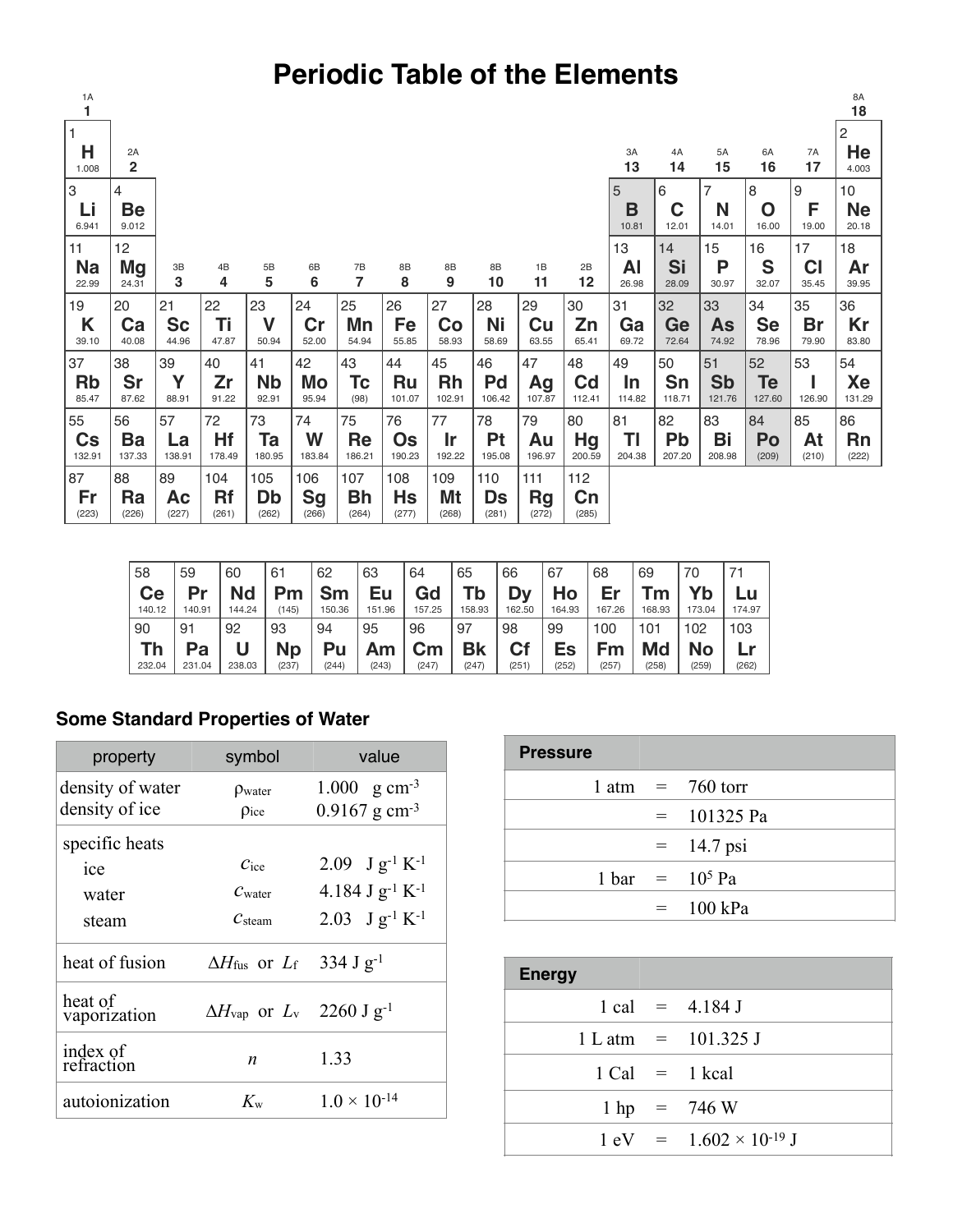## **Various Physical Constants**

| property                             | symbol           | value                                                                                                                                                                                           |
|--------------------------------------|------------------|-------------------------------------------------------------------------------------------------------------------------------------------------------------------------------------------------|
| universal gas<br>constant            | $\boldsymbol{R}$ | 8.314 J mol <sup>-1</sup> K <sup>-1</sup><br>62.36 L torr mol <sup>-1</sup> K <sup>-1</sup><br>$0.08206$ L atm mol <sup>-1</sup> K <sup>-1</sup><br>1.987 cal mol <sup>-1</sup> K <sup>-1</sup> |
| Planck's<br>constant                 | h                | $6.626 \times 10^{-34}$ J s<br>$4.136 \times 10^{-15}$ eV s                                                                                                                                     |
| Planck's<br>reduced<br>constant      | $h/2\pi$         | $1.054 \times 10^{-34}$ J s<br>$6.582 \times 10^{-16}$ eV s                                                                                                                                     |
| Boltzmann<br>constant                | $k_{\rm B}$      | $1.38 \times 10^{-23}$ J K <sup>-1</sup>                                                                                                                                                        |
| Stefan-<br>Boltzmann                 | σ                | $5.67 \times 10^{-8}$ W m <sup>-2</sup> K <sup>-4</sup>                                                                                                                                         |
| speed of light                       | $\mathcal{C}$    | $3.00 \times 10^8$ m s <sup>-1</sup>                                                                                                                                                            |
| speed of sound<br>$(at 20^{\circ}C)$ | $v_{\text{air}}$ | $343 \text{ m s}^{-1}$                                                                                                                                                                          |
| acceleration of<br>gravity           | g                | $9.80 \text{ m s}^{-2}$                                                                                                                                                                         |
| gravitational<br>constant            | G                | $6.67 \times 10^{-11}$ N m <sup>2</sup> kg <sup>-2</sup>                                                                                                                                        |
| Avogadro's<br>number                 | $N_A$            | $6.022 \times 10^{23}$ mol <sup>-1</sup>                                                                                                                                                        |
| elementary<br>charge                 | e                | $1.602 \times 10^{-19}$ C                                                                                                                                                                       |
| Faraday                              | $\,F$            | 96485 C mol <sup>-1</sup>                                                                                                                                                                       |
| Coulomb's<br>law constant            | $\boldsymbol{k}$ | $8.988 \times 10^9$ N m <sup>2</sup> C <sup>-2</sup>                                                                                                                                            |
| Rydberg<br>constant                  | R                | $2.178 \times 10^{-18}$ J                                                                                                                                                                       |

| <b>Some Other Conversion Factors</b> |  |                                                            |  |  |  |  |
|--------------------------------------|--|------------------------------------------------------------|--|--|--|--|
|                                      |  | $1 \text{ in } = 2.54 \text{ cm}$                          |  |  |  |  |
|                                      |  | $1 \text{ lb} = 453.6 \text{ g}$                           |  |  |  |  |
|                                      |  | $1 \text{ mi}$ = 5280 ft = 1.609 km                        |  |  |  |  |
|                                      |  | $1 \text{ gal}$ = 4 quarts = 231 in <sup>3</sup> = 3.785 L |  |  |  |  |

| property                      | symbol         | value                                     |
|-------------------------------|----------------|-------------------------------------------|
| electron rest                 | $m_{\rm e}$    | $9.11 \times 10^{-31}$ kg                 |
| mass                          |                | $0.000549$ u                              |
|                               |                | $0.511$ MeV $c^{-2}$                      |
| proton mass                   | $m_{\rm p}$    | $1.6726 \times 10^{-27}$ kg               |
|                               |                | 1.00728 u                                 |
|                               |                | 938.3 MeV c <sup>-2</sup>                 |
| neutron mass                  | $m_{\rm n}$    | $1.6749 \times 10^{-27}$ kg               |
|                               |                | 1.008665 u                                |
|                               |                | 939.6 MeV c-2                             |
| atomic mass<br>unit           | $\mathfrak{u}$ | $1.6605 \times 10^{-27}$ kg               |
|                               |                | 931.5 MeV c <sup>-2</sup>                 |
| earth mass                    |                | $5.972 \times 10^{24}$ kg                 |
| earth radius                  |                | $6.371 \times 10^6$ m                     |
| moon mass                     |                | $7.348 \times 10^{22}$ kg                 |
| sun mass                      |                | $1.989 \times 10^{30}$ kg                 |
| distance<br>earth-moon        |                | $3.844 \times 10^8$ m                     |
| distance<br>earth-sun         |                | $1.496 \times 10^{11}$ m                  |
| permittivity of<br>free space | 60             | $8.85 \times 10^{-12}$ F m <sup>-1</sup>  |
| permeability<br>of free space | $\mu_0$        | $4\pi \times 10^{-7}$ T m A <sup>-1</sup> |

|          | Some Average Bond Energies (kJ/mol) |              |     |                   |       |       |      |  |  |
|----------|-------------------------------------|--------------|-----|-------------------|-------|-------|------|--|--|
| $C-H$    | 413                                 | $C-C$        | 346 | C-Cl              | - 339 | $C-N$ | 305  |  |  |
| $O-H$    | 463                                 | $C = C$      | 602 | $C-Pr$ 285        |       | $N=N$ | 418  |  |  |
| N-H      | 391                                 | $C \equiv C$ | 835 | $O=O$             | 498   | $H-H$ | 436  |  |  |
| $C=O$    | 358                                 | $C=O$        | 799 | $C \equiv \Omega$ | 1072  | Br–Br | -193 |  |  |
| $H - C1$ | 432                                 | $S-H$        | 347 | $N \equiv N$      | 945   | CI-CI | 242  |  |  |
| $H=Br$   | 366                                 | $H-I$        | 299 | $C \equiv N$      | 887   | I-I   | 151  |  |  |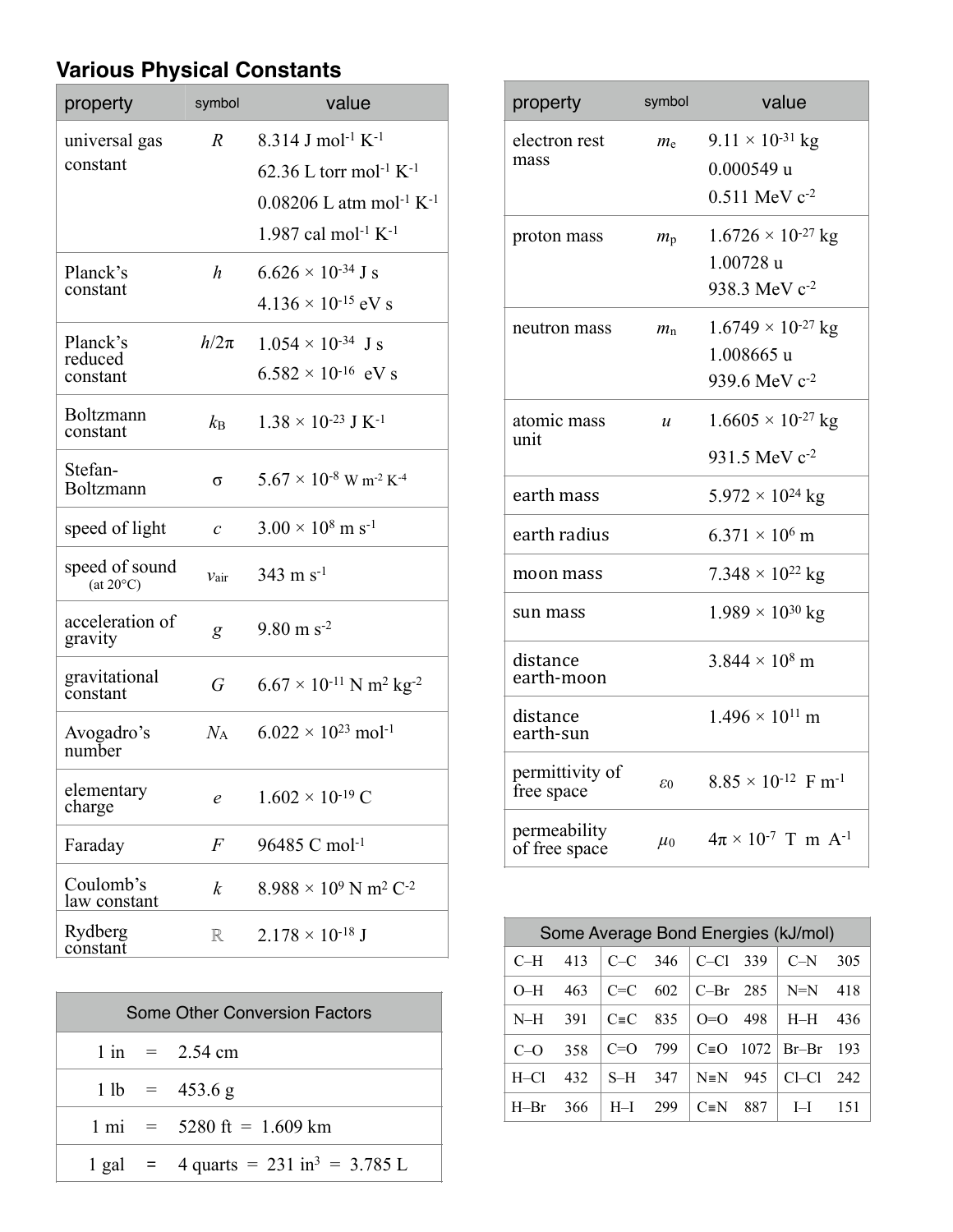#### **Biology Questions (1 – 20)**

- 1. Isotopes of the same element have different mass numbers but identical atomic numbers because isotopes of the same element have a
	- A) different number of protons and neutrons.
	- B) different number of protons.
	- C) different structure of electrons residing in electron shells.
	- D) different number of electrons and protons.
	- E) different level of radioactivity.
- 2. Fatty acids are long hydrocarbon chains with a \_\_\_\_\_\_\_\_\_\_\_\_\_\_ functional group.
	- A) hydroxyl
	- B) carboxyl
	- C) carbonyl
	- D) sulfhydryl
	- E) amino
- 3. A molecule made of covalent bonds in which the sharing of electrons is equal is
	- A) polar
	- B) aqueous
	- C) hydrophilic
	- D) hydrophobic
	- E) non polar
- 4. As the pH of a solution decreases, the hydroxyl ion concentration
	- A) increases
	- B) decreases
	- C) is not affected
- 5. The process by which particles move from areas of higher concentration to areas of lower concentration is called
	- A) osmosis
	- B) a concentration gradient
	- C) diffusion
	- D) mass movement
	- E) entropy
- 6. The closest relatives to the land plants are the
	- \_\_\_\_\_\_\_\_\_\_\_\_\_\_ A) green algae
	- B) ferns
	- C) mosses
	- D) aquatic plants
	- E) seedless plants
- 7. Energy present in a system that is unable to perform work is called
	- A) entropy
	- B) heat
	- C) potential energy
	- D) equilibrium energy
	- E) radiant energy
- 8. The sum total of all genes in a population is known as
	- A) Hardy-Weinberg equilibrium
	- B) the allele pool
	- C) the gene pool
	- D) the biome
	- E) the genome
- 9. An autosome is a chromosome that
	- A) is found in all human cells
	- B) is found only in human gametes
	- C) is found only in females
	- D) is found only in males
	- E) determines the gender of humans
- 10. The three basic plant organs are the
	- A) cells, tissues, and meristems
	- B) roots, shoots, and flowers
	- C) roots, stems, and leaves
	- D) xylem, phloem, and roots
	- E) buds, nodes, and internodes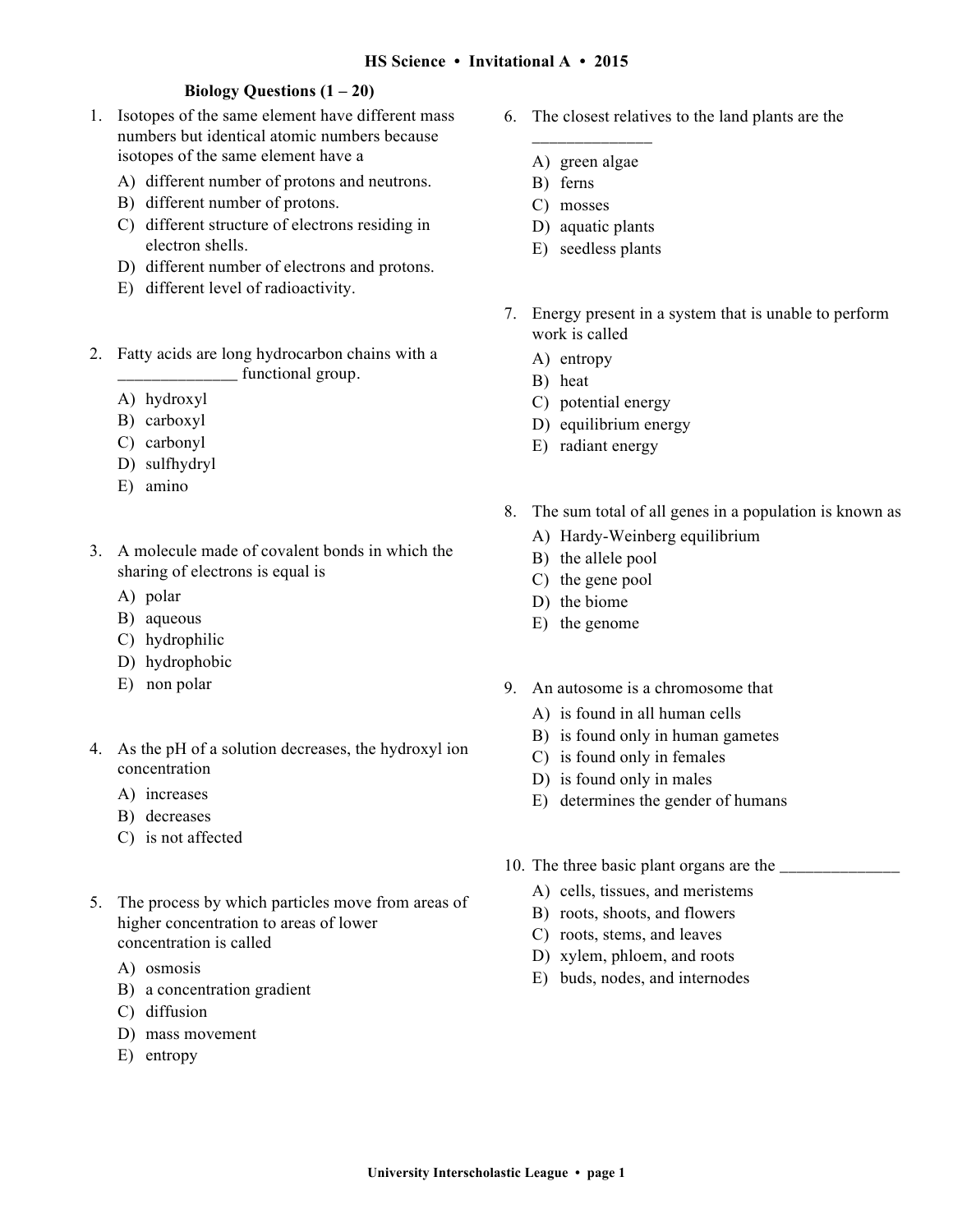- 11. Which of the following is an organelle found in a prokaryotic cell?
	- A) ribosome
	- B) DNA
	- C) plasma membrane
	- D) All the above
	- E) None of the above
- 12. Nutrients that cannot be biosynthesized and must be consumed in the diet are known as the nutrients.
	- A) limiting
	- B) factorial
	- C) vitaminal
	- D) essential
	- E) required
- 13. A circulatory system has three basic components: the circulatory fluid, the circulatory vessels, and the \_\_\_\_\_\_\_\_\_\_\_\_\_\_\_\_.
	- A) interstitial fluid
	- B) lungs
	- C) heart
	- D) blood
	- E) arteries and veins
- 14. Bacteria and Archaea are both considered
	- A) prokaryotes
	- B) halophytes
	- C) eubacteria
	- D) eukaryotes
	- E) autotrophic
- 15. The nerve cells that transfer information within the body are known as \_\_\_\_\_\_\_\_\_\_\_\_\_\_
	- A) neurons
	- B) dendrites
	- C) ganglia
	- D) synapses
	- E) effectors
- 16. What molecules are produced during translation?
	- A) DNA
	- B) RNA
	- C) ribosomes
	- D) peptides
	- E) amino acids
- 17. The inability to interbreed, known as reproductive isolation, is a central tenet of the \_\_\_\_\_\_\_\_\_\_\_\_\_\_ species concept.
	- A) reproductive
	- B) biological
	- C) recognition
	- D) phylogenetic

\_\_\_\_\_\_\_\_\_\_\_\_\_\_

- E) genetic
- 18. In binomial nomenclature, the first of the two names is the and should be
	- A) specific epithet, capitalized
	- B) species; underlined
	- C) species; capitalized
	- D) genus; capitalized
	- E) genus; lower case
- 19. How many phosphate groups are found in a single nucleotide?
	- A) 0 in DNA, 0 in RNA
	- B) 1 in DNA, 1 in RNA
	- C) 1 in DNA, 2 in RNA
	- D) 2 in DNA, 1 in RNA
	- E) 2 in DNA, 2 in RNA
- 20. The field of biology that identifies and classifies organisms is known as
	- A) phylogenetics
	- B) nomenology
	- C) systems
	- D) biogeography
	- E) taxonomy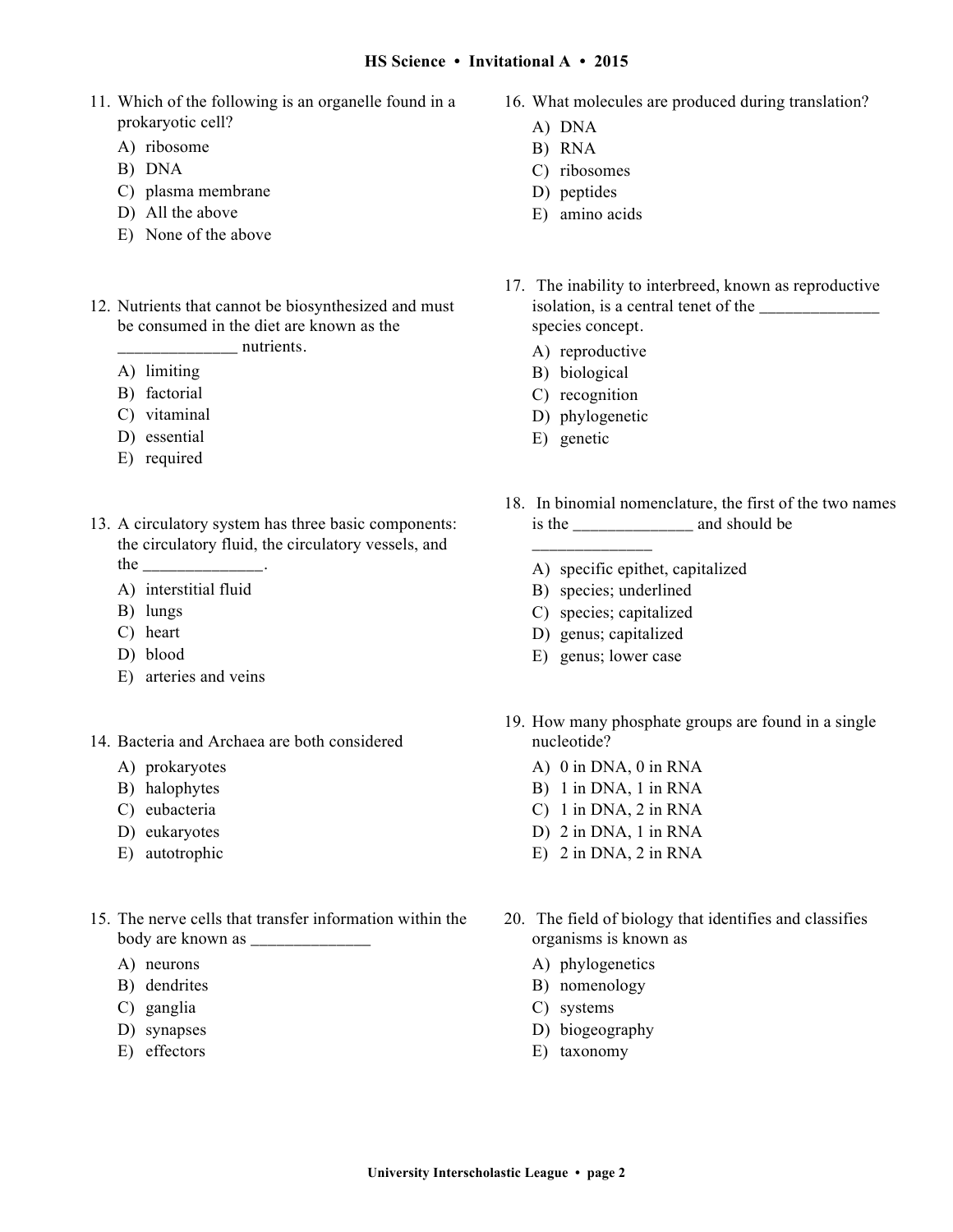#### **Chemistry Questions (21 – 40)**

- 21. What is the name for the compound  $CoSO<sub>3</sub>$ ?
	- A) copper(II) sulfate
	- B) cobalt(II) sulfite
	- C) chromium(I) sulfite
	- D) cobalt(II) sulfate
	- E) copper(II) sulfite
- 22. What is the chemical formula for ammonium iodate?
	- $A)$  Am<sub>2</sub>I
	- $B)$  NH<sub>3</sub>I
	- C)  $NH<sub>4</sub>IO<sub>4</sub>$
	- D)  $NH<sub>4</sub>IO<sub>3</sub>$
	- E)  $(NH_4)_2IO_3$
- 23. What is the molar mass of  $Fe(CH_3CO_2)_3$ ?
	- A) 233.0 g/mol
	- B) 114.9 g/mol
	- C) 173.9 g/mol
	- D) 344.7 g/mol
	- E) 185.0 g/mol
- 24. What is the percentage of carbon by mass in caffeine  $(C_8H_{10}N_4O_2)?$ 
	- A) 6.18%
	- B) 51.0%
	- C) 49.5%
	- D) 33.3%
	- E) 56.2%
- 25. Which of the following atoms will have the largest atomic radius?
	- A) Li
	- B) Zn
	- C) Br
	- D) Mg
	- E) Ca

26. Balance the following reaction with whole numbers as coefficients.

#### $C_4H_{10}(g) + O_2(g) \rightarrow CO_2(g) + H_2O(l)$

What are the respective coefficients?

- A) 2 : 13 : 8 : 10
- B) 1 : 6 : 4 : 5
- C)  $1:9:4:5$
- D) 2 : 14 : 7 : 10
- E) 3 : 19 : 12 : 15
- 27. Refer to the reaction shown in the previous question. What type of reaction is this?
	- A) neutralization
	- B) precipitation
	- C) combustion
	- D) metathesis
	- E) polymerization
- 28. Balance the following equation.

 $BF_3$  +  $H_2O \rightarrow B_2O_3$  + HF

What is the maximum number of grams of  $B_2O_3$  that can be formed when 100 g of  $BF_3$  and 50 g of  $H_2O$ completely react?

- A) 64.4 g B) 51.3 g C) 94.4 g D) 48.5 g
- E) 72.8 g
- 29.  $KNO<sub>3</sub>$  is a major component of fertilizer and can be made by the following reaction

 $4 KCl + 4 HNO<sub>3</sub> + O<sub>2</sub> \rightarrow 4 KNO<sub>3</sub> + 2 Cl<sub>2</sub> + 2 H<sub>2</sub>O$ 

How many pounds of KCl are needed to make 500 lbs of  $KNO<sub>3</sub>$ ?

- A) 678 lbs
- B) 413 lbs
- C) 510 lbs
- D) 2000 lbs
- E) 369 lbs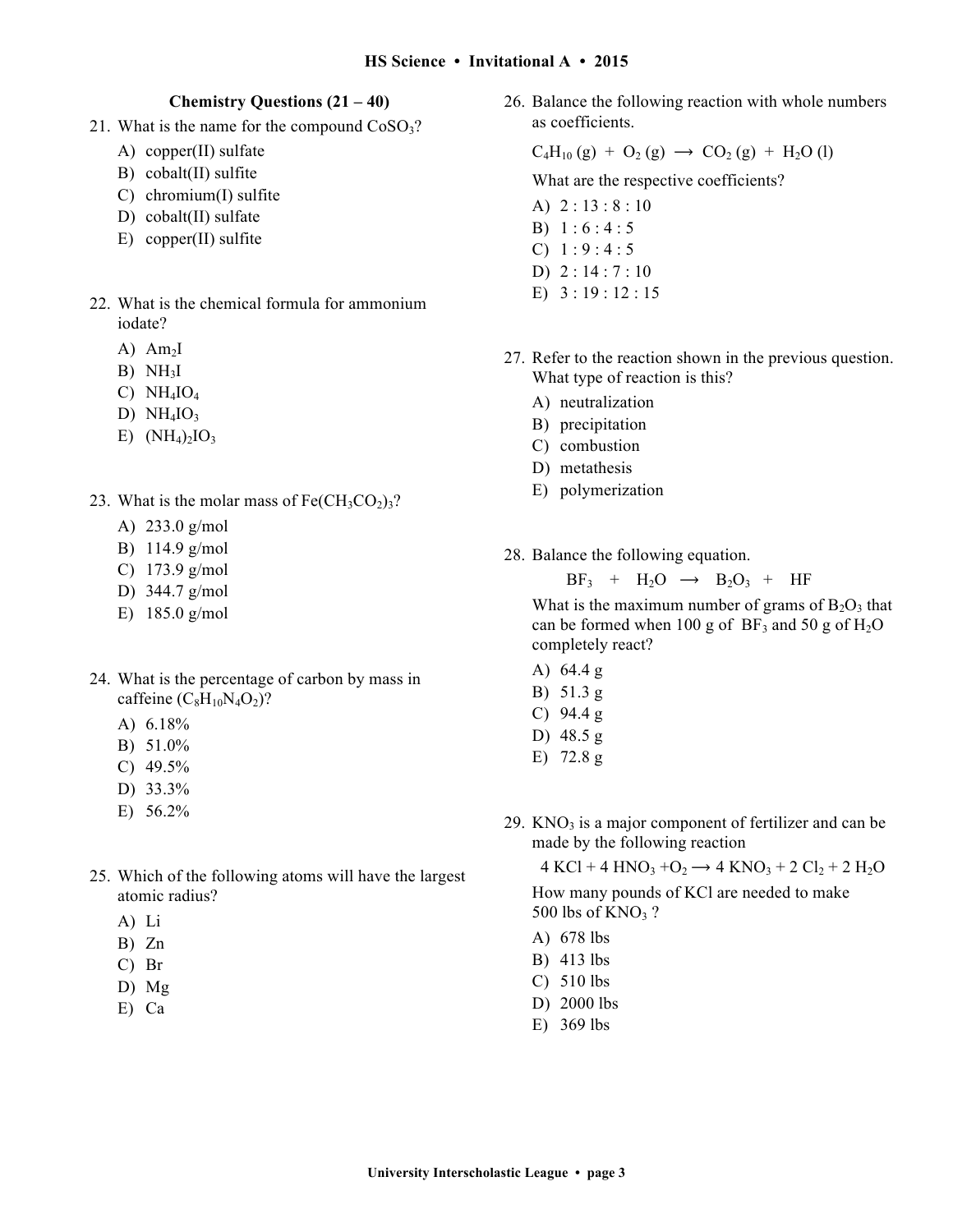- 30. What is the electron configuration of tin?
	- A)  $[Ar] 4s^2 3d^2$
	- B)  $[Ar]4s^2 3d^{10} 4p^6 5s^2 4d^{10} 5p^3$
	- C)  $[Ar]4s^2 3d^{10} 4p^6 5s^1 4d^9 5p^4$
	- D)  $[Ar]4s^2 3d^{10} 4p^6 5s^2 4d^{10} 5p^0 6s^2$
	- E)  $[Ar]4s^2 3d^{10} 4p^6 5s^2 4d^{10} 5p^2$
- 31. What is the energy of a photon with a wavelength of 440 nm?
	- A)  $5.15 \times 10^{-19}$  J
	- B)  $6.82 \times 10^{14}$  J
	- C)  $2.16 \times 10^{-18}$  J
	- D)  $4.52 \times 10^{-19}$  J
	- E)  $2.92 \times 10^{-22}$  J
- 32. What is the electron dot formula for nitrate?

A) :O: :O:N::O : : : : : :B) :O: :O:N:O: : : : : : :C) :O: :O:N::O :: : : : : D) :N: :O:O::O : : : : : :

- 33. Which of the following molecules is not polar?
	- A)  $NH<sub>3</sub>$
	- $B)$  SF<sub>4</sub>
	- C)  $BeF<sub>2</sub>$
	- D)  $PH_3$
	- $E)$  CH<sub>2</sub>O
- 34. An exothermic reaction is at equilibrium. As the reaction is slowly heated, which of the following must be true about the reactants and products?
	- A) the products will increase in concentration
	- B) the reactants will increase in concentration
	- C) the concentrations of both reactants and products will remain constant
- 35. 75 mL of hydrochloric acid is titrated to the end point with 21.92 mL of 0.0155 M NaOH. What is the concentration of the hydrochloric acid?
	- A) 0.00453 M
	- B) 0.00227 M
	- C) 0.00906 M
	- D) 0.0530 M
	- E) 0.0155 M
- 36. A 5 liter gas container is filled with 10 g of ethane  $(C_2H_6)$  at 25<sup>o</sup>C. What is the pressure of the methane gas in this container?
	- A) 0.137 atm
	- B) 14.7 atm
	- C) 8.27 atm
	- D) 3.91 atm
	- E) 1.63 atm
- 37. An evacuated container is filled with equal masses of argon and neon. What is the mole fraction of argon in this mixture?
	- A) 41.1 %
	- B) 33.6 %
	- C)  $50.0 \%$
	- D) 66.4 %
	- E) 58.9 %
- 38. What is the molar solubility of  $Pb(OH)_2$  if the value of  $K_{\text{sp}}$  is equal to  $1.43 \times 10^{-20}$  ?
	- A)  $1.20 \times 10^{-10}$  mol/L
	- $\overline{B}$ ) 8.46×10<sup>-11</sup> mol/L
	- C)  $1.53 \times 10^{-7}$  mol/L
	- D)  $3.72 \times 10^{-8}$  mol/L
	- E)  $2.43 \times 10^{-7}$  mol/L
- 39. What is the pH of a  $2.9 \times 10^{-4}$  M solution of KOH?
	- A) 10.46
	- B) 10.54
	- C) 3.54
	- D) 10.76
	- E) 3.24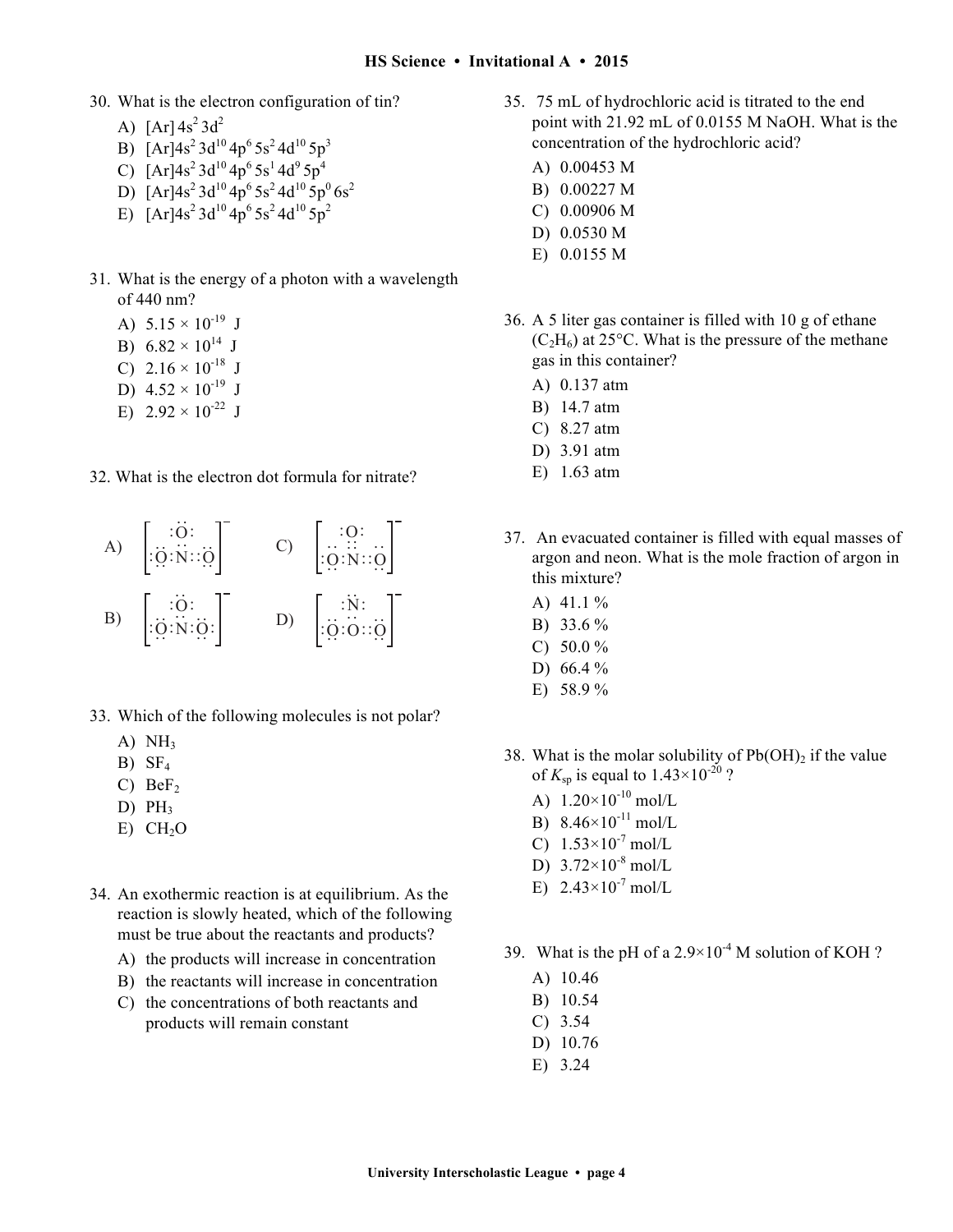40. Which of the equations shown is equal to the equilibrium constant,  $K_p$ , for the following gas phase chemical reaction?

2 A(g) + B (g) 
$$
\rightleftharpoons
$$
 2 C (g)  
\nA)  $\frac{P_C}{P_A P_B}$  \t\t D)  $\frac{P_C^2}{P_A^2 P_B}$   
\nB)  $\frac{2P_A P_B}{2P_C}$  \t\t E)  $\frac{P_A^2 P_B}{P_C^2}$   
\nC)  $\frac{2P_C}{2P_A P_B}$ 

#### **Physics Questions (41 – 60)**

On this contest  $\vec{i}$ ,  $\vec{j}$  and  $\vec{k}$  are the unit vectors in the  $+x$ , +*y* and +*z* directions respectively, and unless otherwise indicated, you may neglect air resistance in every problem.

- 41. According to Tyson, who discovered Pluto?
	- A) Venetia Burney
	- B) Percival Lowell
	- C) Henry Madan
	- D) Clyde Tombaugh
	- E) Herbert Hall Turner
- 42. According to Tyson, which of the following discovered in 1789 is the heaviest atom in nature?
	- A) lead
	- B) mercury
	- C) platinum
	- D) plutonium
	- E) uranium
- 43. According to Tyson, which scientist led a team of physicists to produce a new element in 1941?
	- A) Philip H. Abelson
	- B) Percival Lowell
	- C) Edwin M. McMillan
	- D) Glen T. Seaborg
	- E) Herbert Hall Turner
- 44. According to Tyson, he stated that he believes that Americans love of Pluto is to be blamed on
	- A) being discovered by an American astronomer
	- B) being named after the roman god of the dead and underworld
	- C) the popularity and efficacy of Pluto water
	- D) the popularity of Mickey's dog in a cartoon by Walt Disney
	- E) the use of plutonium in the first atomic bomb used in World War II
- 45. Pirates starting from their home port travel 75.0 m at 60.0° E of N then 57.3 m at 25.0° S of W and finally due south for 25.0 m. With the origin of the coordinate system at their home port and with E and N in the  $+x$  and  $+y$  directions respectively on their treasure map, where as measured in standard position will the pirates place the **X** on their treasure map?
	- A) 17.5 m, 318°
	- B) 36.7 m, 343°
	- C) 86.7 m, 323°
	- D) 123 m, 318°
	- E) 146 m, 318°
- 46. If you throw a ball upward, at the top of the vertical motion the ball is momentarily motionless. Which of the following is true at this point?
	- A) acceleration is zero
	- B) acceleration is  $9.8 \text{ m/s}^2$  downward
	- C) acceleration is  $9.8 \text{ m/s}^2$  upward
	- D) velocity is constant
	- E) velocity is non-zero
- 47. A roadrunner runs along a straight road from the coyote. While watching you notice that the roadrunner's coordinate position is described by  $x(t) = 23.00 \text{ m} + (7.250 \text{ m/s}^2) t^2$ , what is the roadrunner's displacement from 2.000 s to 3.000 s?
	- A) 7.25 m
	- B) 29.00 m
	- C) 36.25 m
	- D) 65.25 m
	- E) 140.25 m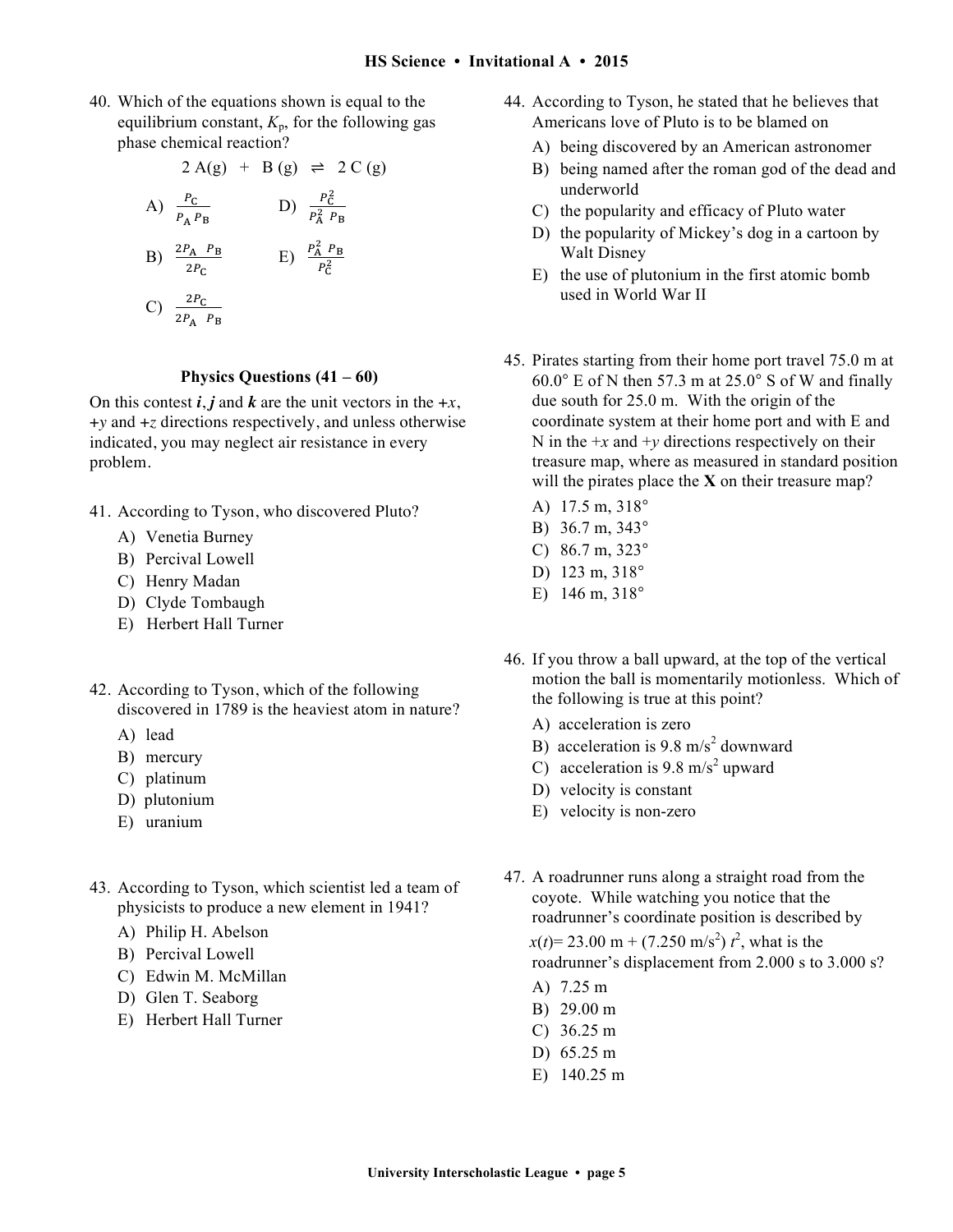- 48. A man pulls a 650 N crate by pulling on a rope at an angle of 30.0° above the horizontal. The coefficient of kinetic friction between the crate and the horizontal floor is 0.370. How hard does the man have to pull to keep the crate moving with a constant velocity?
	- A) 208 N
	- B) 229 N
	- C) 293 N
	- D) 325 N
	- E) 650 N
- 49. While crossing a river a boat heads due north at a speed of 40 km/hr relative to the water. If the river flows from west to east at 18 km/hr relative to the shore then what is the velocity of the boat relative to shore?
	- A) 22 km/hr, 24° E of N
	- B) 44 km/hr, 24° E of N
	- C) 44 km/hr,  $66^{\circ}$  W of N
	- D) 58 km/hr, 24° W of N
	- E) 58 km/hr,  $66^\circ$  E of N
- 50. A 75.0 kg man rides a Ferris wheel with a diameter of 20.0 m and the wheel makes one revolution in 12.0 s. What is the apparent weight of the man at the top of the Ferris wheel? You may assume the seat remains upright during the ride.
	- A) 206 N
	- B) 268 N
	- C) 529 N
	- D) 735 N
	- E) 941 N
- 51. A particle that moves in the *xy*-plane undergoes a displacement of  $\Delta r = (3.0 i + 2.0 j)$  m while being acted upon by a constant force  $\vec{F} = (4.0 \,\hat{i} + 4.0 \,\hat{j})$ N. What is the work done by this force during the displacement?
	- A) 4.0 J
	- B) 20 J
	- C)  $(7.0 i + 6.0 j)$  J
	- D) (12 *i* − 8.0 *j*) J
	- E)  $(12 i + 8.0 j)$  J
- 52. A neutron travels at  $2.6 \times 10^7$  m/s collides head on with a carbon nucleus that is initially at rest. Given that a neutron has an approximate mass of 1.0 u and a carbon nucleus has an approximate mass of 12 u. What is the magnitude of the velocity of the neutron after the collision if the collision is elastic and onedimensional?
	- A) 0.0 m/s B)  $4.0 \times 10^6$  m/s
	- C)  $2.2 \times 10^7$  m/s
	- D)  $3.0 \times 10^7$  m/s
	- E)  $3.2 \times 10^7$  m/s
- 53. An old school record player rotates at 5600 rev/min. How much time does it take a record with a diameter of 25 cm to rotate through 180°?
	- A)  $8.9 \times 10^{-5}$  s
	- B)  $2.7 \times 10^{-3}$  s C)  $5.4 \times 10^{-3}$  s
	- D)  $1.1 \times 10^{-2}$  s
	- E)  $3.2 \times 10^{-1}$  s
- 54. A weight *W* at the end of a string of length *L* swings from a ceiling hook. If *T* is the tension found in the string then what is the magnitude of the net torque about the hook when the string makes an angle *ϕ* with vertical?
	- A) *WL*
	- B) *WL* cos*ϕ*
	- C) *WL*/(*T* cos*ϕ*)
	- D) *WL* sin*ϕ*
	- E)  $WL/(T \sin \phi)$
- 55. A 6.00 m long cable is used to lift very heavy objects. When a crate of 500 kg is lifted then the cable has a cross sectional area of  $0.250 \text{ cm}^2$  and stretches by 0.570 cm. What is Young's modulus for the cable?
	- A)  $4.85 \times 10^{-12}$  Pa
	- B)  $9.50 \times 10^{-4}$  Pa
	- C)  $1.29 \times 10^2$  Pa
	- D)  $1.96 \times 10^8$  Pa
	- E)  $2.06 \times 10^{11}$  Pa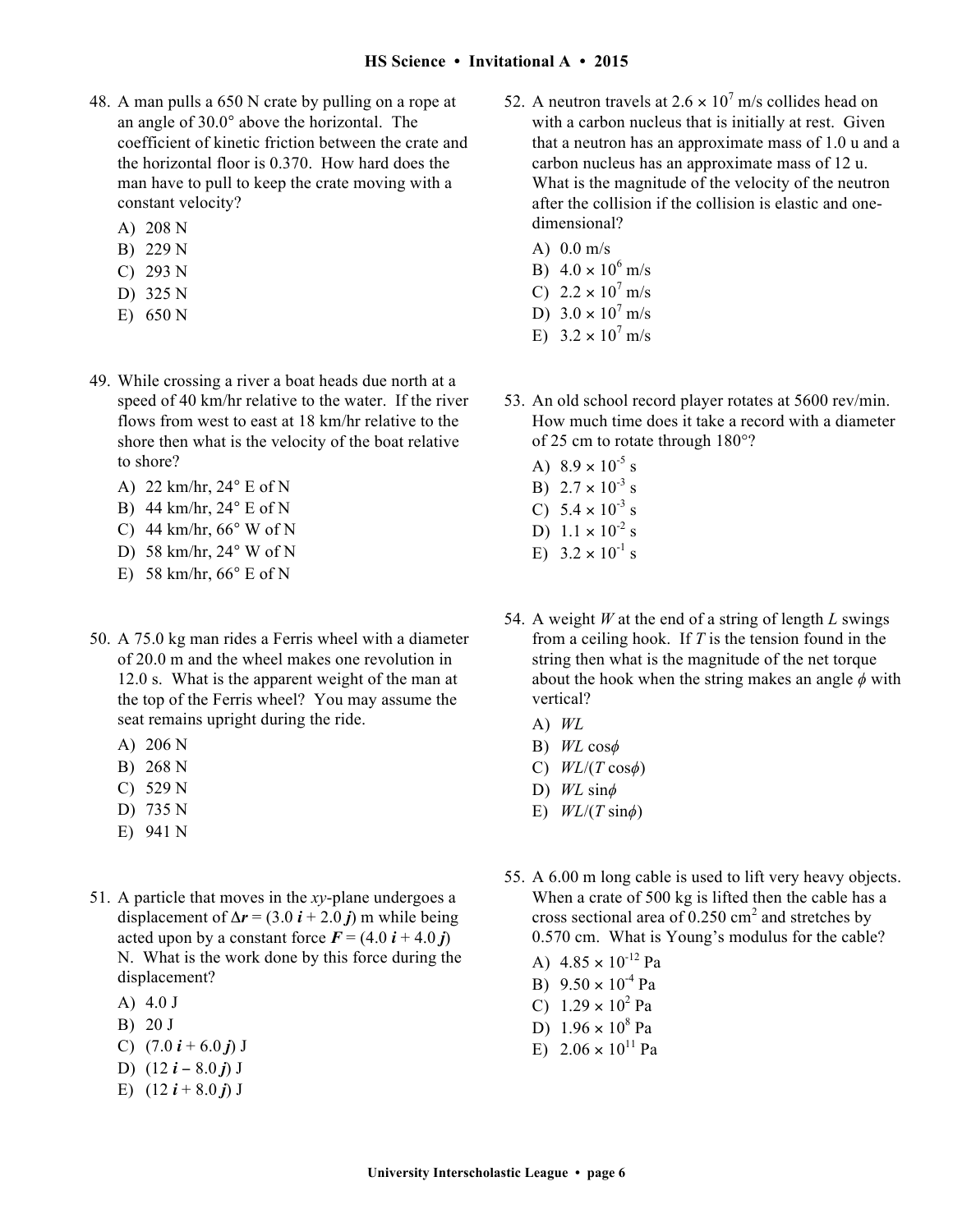- 56. If a glass of water is left outside to freeze into ice thus lowering the entropy of the glass of water and if we only consider energy exchange between the glass of water and the surrounding air, then which of the following is true of this process
	- A) The entropy of the surrounding air stays the same.
	- B) The entropy of both the glass of water and the surrounding air decrease.
	- C) The absolute value of the change in entropy of the glass of water is equal to the absolute value of the change in entropy of the surrounding air.
	- D) The absolute value of the change in entropy of the glass of water is more that the absolute value of the change in entropy of the surrounding air.
	- E) The absolute value of the change in entropy of the glass of water is less that the absolute value of the change in entropy of the surrounding air.
- 57. A point charge  $q_1 = +4.00 \mu C$  is located on the positive *y*-axis at  $y = 0.300$  m and a second charge  $q_2$  = +4.00  $\mu$ C is located at the origin. Find the magnitude of the total force that  $q_1$  and  $q_2$  exert on a third charge  $q_3 = +6.00 \mu C$  located on the *x*-axis at  $x = 0.500$  m.
	- A) 0.326 N
	- B) 1.08 N
	- C) 1.32 N
	- D) 1.44 N
	- E) 1.50 N
- 58. Determine the rms speed of the following group of molecules. The molecules have speeds of 300 m/s, 400 m/s, 450 m/s, 500 m/s, 650 m/s, and 750 m/s.
	- A) 450 m/s
	- B) 508 m/s
	- C) 530 m/s
	- D) 750 m/s
	- E) 281250 m/s
- 59. A copper wire has a diameter of 0.96 mm and a cross sectional area of  $7.2 \times 10^{-7}$  m<sup>2</sup>. If the wire has a resistance of 1.2  $\Omega$  at 23°C then what is the resistance of the wire at 100°C? The resistivity of copper is  $1.7 \times 10^{-8}$  Ω⋅m at 23 $\degree$ C and the temperature coefficient of resistivity of copper is 0.0039/K
	- A)  $4.7 \times 10^{-3}$  Ω
	- B)  $3.6 \times 10^{-1}$  Ω
	- C)  $5.8 \times 10^{-1}$  Ω
	- D)  $1.6 \Omega$
	- E)  $1.8 Ω$
- 60. An electron moves at high (non-relativistic) speed through a magnetic field that is oriented perpendicular to its direction of travel. Which of the following will change?
	- A) acceleration and velocity
	- B) acceleration and kinetic energy
	- C) charge and mass
	- D) kinetic energy and velocity
	- E) total energy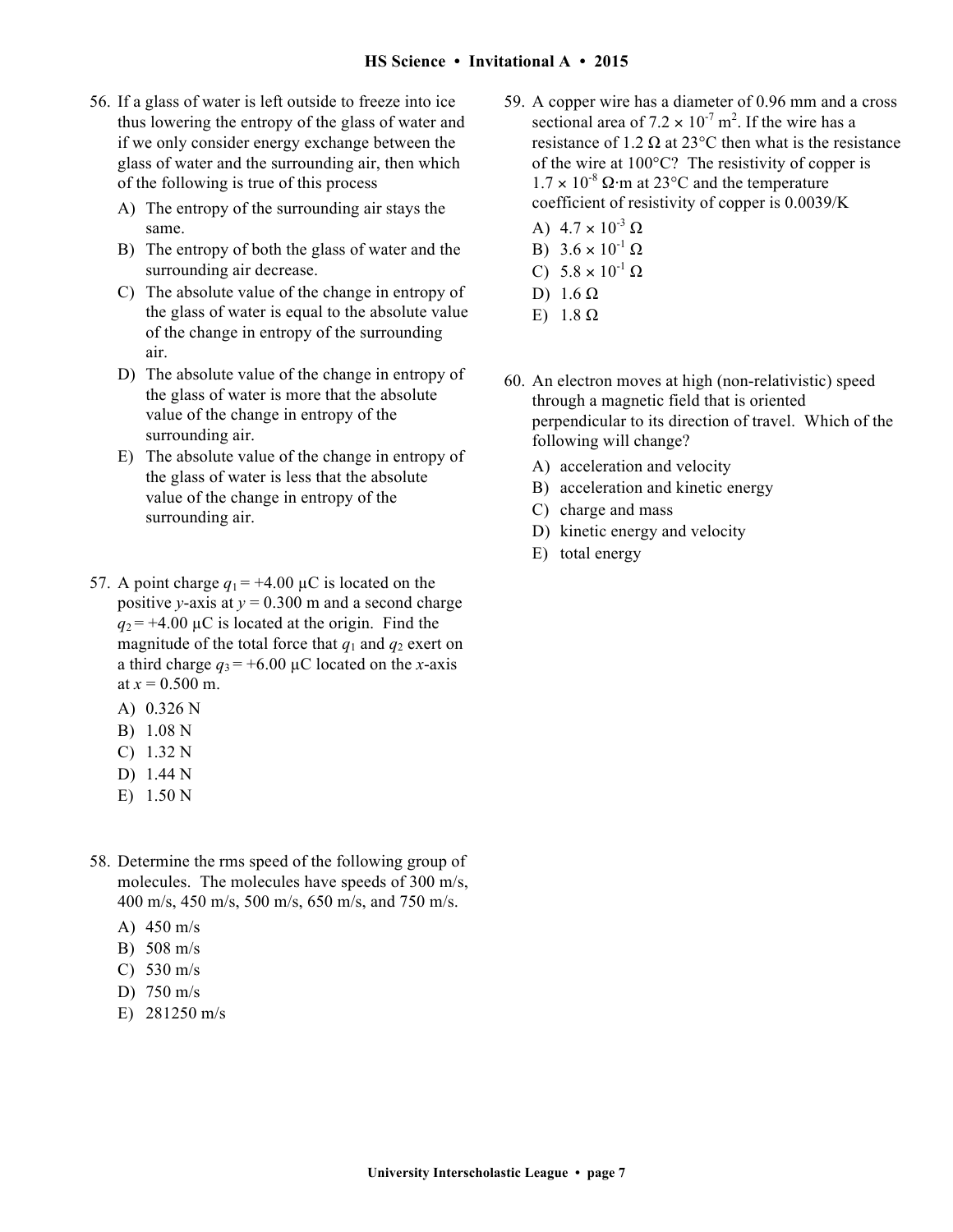### **UIL HIGH SCHOOL SCIENCE CONTEST ANSWER KEY INVITATIONAL A • 2015**

| $1.$     | $\mathbf A$           | 21. | $\, {\bf B}$              | 41. | ${\rm D}$                 |
|----------|-----------------------|-----|---------------------------|-----|---------------------------|
| 2.       | $\, {\bf B}$          | 22. | ${\bf D}$                 | 42. | $\mathbf E$               |
| 3.       | ${\bf E}$             | 23. | $\mathbf{A}$              | 43. | ${\bf D}$                 |
| 4.       | $\, {\bf B}$          | 24. | $\mathcal{C}$             | 44. | ${\bf D}$                 |
| 5.       | $\mathsf C$           | 25. | ${\bf E}$                 | 45. | $\boldsymbol{\rm{A}}$     |
| 6.       | $\mathbf A$           | 26. | $\boldsymbol{\mathsf{A}}$ | 46. | $\, {\bf B}$              |
| 7.       | $\, {\bf B}$          | 27. | $\mathsf C$               | 47. | $\mathsf C$               |
| 8.       | $\mathsf C$           | 28. | $\, {\bf B}$              | 48. | $\, {\bf B}$              |
| 9.       | $\boldsymbol{A}$      | 29. | $\mathbf E$               | 49. | $\, {\bf B}$              |
| $10. \,$ | $\mathbf C$           | 30. | ${\bf E}$                 | 50. | $\mathcal{C}$             |
| 11.      | ${\bf E}$             | 31. | ${\bf D}$                 | 51. | $\, {\bf B}$              |
| 12.      | ${\rm D}$             | 32. | $\boldsymbol{\mathsf{A}}$ | 52. | $\mathbf C$               |
| 13.      | $\mathcal{C}$         | 33. | $\mathcal{C}$             | 53. | $\mathbf C$               |
| 14.      | $\boldsymbol{\rm{A}}$ | 34. | $\, {\bf B}$              | 54. | $\mathbf D$               |
| 15.      | $\boldsymbol{\rm{A}}$ | 35. | $\boldsymbol{\mathsf{A}}$ | 55. | E                         |
| 16.      | $\mathbf D$           | 36. | ${\bf E}$                 | 56. | ${\bf E}$                 |
| 17.      | $\, {\bf B}$          | 37. | $\, {\bf B}$              | 57. | ${\rm D}$                 |
| 18.      | $\mathbf D$           | 38. | $\mathcal{C}$             | 58. | $\mathbf C$               |
| 19.      | $\, {\bf B}$          | 39. | $\boldsymbol{\rm{A}}$     | 59. | ${\bf D}$                 |
| 20.      | ${\bf E}$             | 40. | $\label{eq:1} \mathbf{D}$ | 60. | $\boldsymbol{\mathsf{A}}$ |